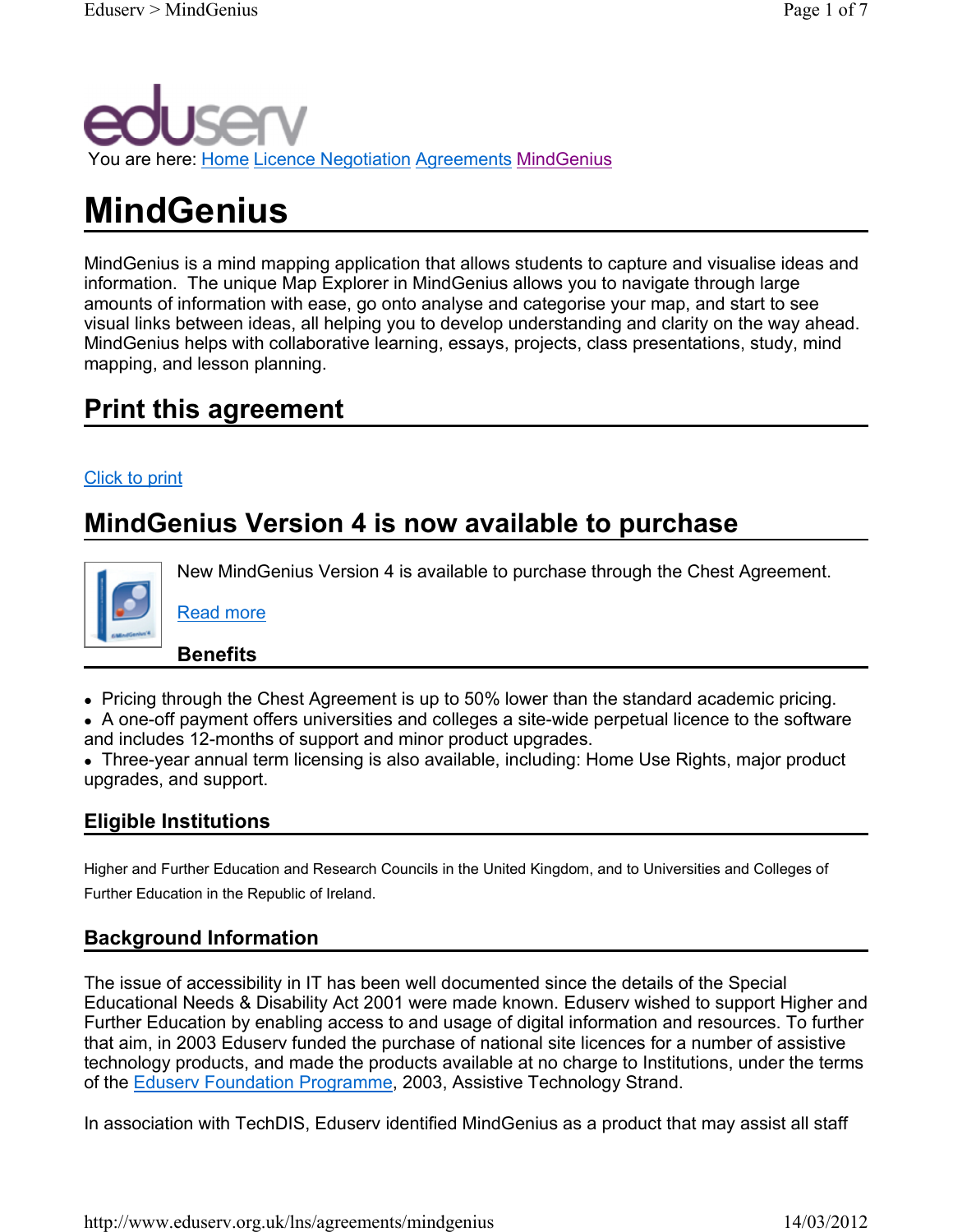and students with the organisation of their work, but in particular can assist staff and students with Dyslexia and other learning difficulties. Eduserv acknowledge the help provided by the JISC TechDis Service www.techdis.ac.uk/

The national site licences funded by Eduserv included the option for those sites that took up a licence to convert it to a perpetual licence for the then current version of the software, MindGenius v1.51, before 31 July 2005.

In 2005 another Chest Agreement was negotiated in order to provide sites with the option of purchasing a perpetual site licence for the most recent version of the software, MindGenius v2 (Education). This is a rolling agreement with no end date, although pricing is agreed on an annual basis. The release of MindGenius 3 (Education) prompted the updating of this Chest Agreement to include this latest version.

A new rolling Chest Agreement was made effective on 1 November 2011, offering sites the option of a perpetual site licence or three-year term licensing.

#### Supplier Details

#### Owner: MindGenius

#### Product Description

For real life examples of how MindGenius is used in colleges and universities to help dyslexic students, encourage group work, set examinations, and assist in teaching visit:

#### Case Studies in Colleges and Universities

MindGenius is a mind mapping application that allows students to capture and visualise ideas and information. The unique Map Explorer in MindGenius allows users to navigate through large amounts of information with ease, go onto analyse and categorise maps, and start to see visual links between ideas, all helping users to develop understanding and clarity on the way ahead. MindGenius helps with collaborative learning, essays, projects, class presentations, study, mind mapping, and lesson planning.

For more information, please visit:

- How does MindGenius Work?
- New Features in version 4 (PDF, 97 Kb)

Version 4 includes a new brainstorming mode, improved analysis, task and project management features and a brand new presentation mode.

The new **brainstorming mode offers maximised space** to view information in a new unstructured layout. It makes full use of the MindGenius Question sets and categories, automatically linking ideas as they are captured allowing the user to automatically create category or question centric maps on exit from the brainstorming mode.

The new presentation mode extends the power of visual communication to presentations with the ability to easily convert maps into slides, edit the slides to add text or images, and add backgrounds and transitions then present directly from MindGenius. The slideshow can then be interactive with the ability to update the map slides live in the presentation.

MindGenius have released a video for education.

#### Pricing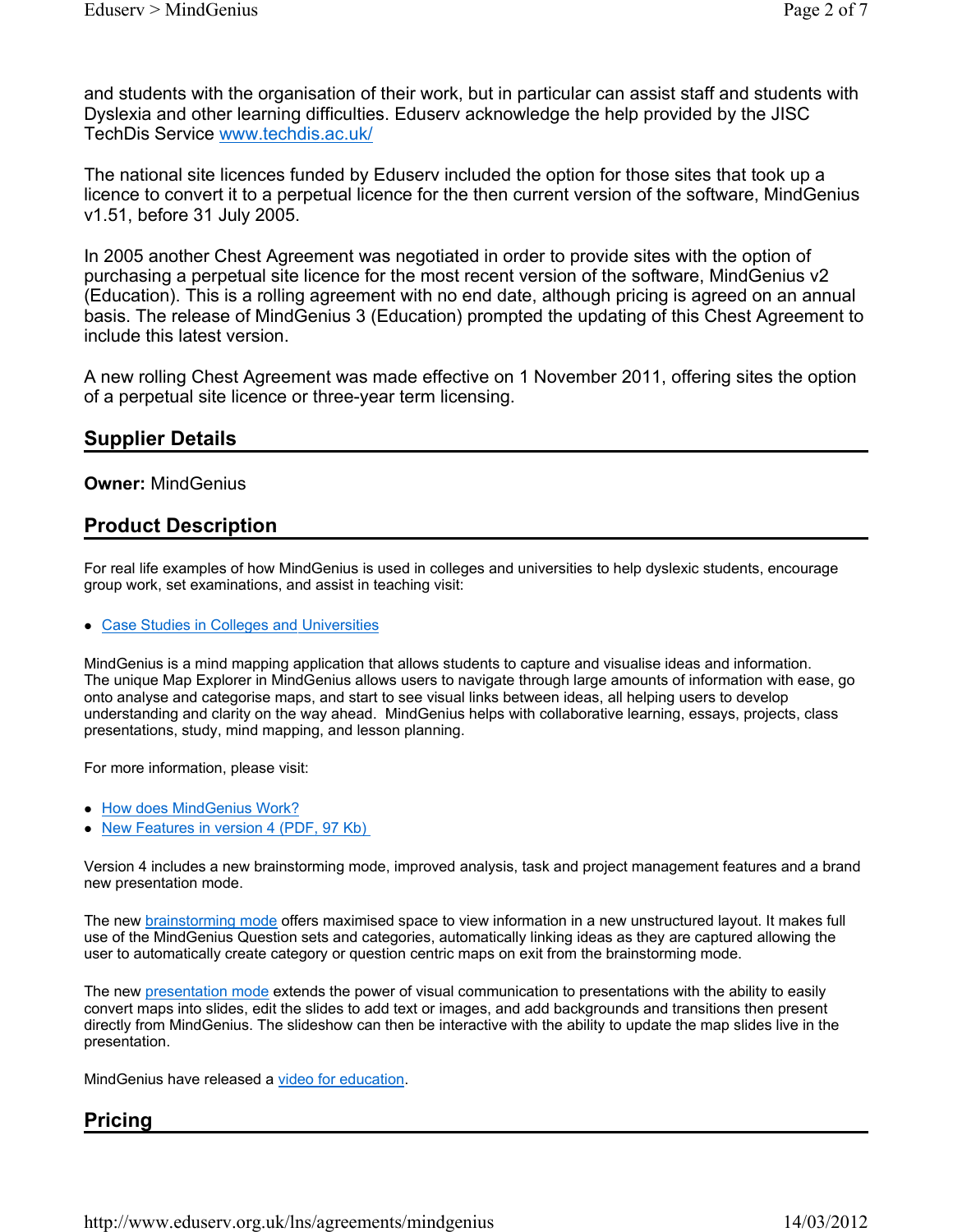| <b>Perpetual Site Licence</b>                                                                                                                                                                                  |                                                |        | <b>Annual Maintenance</b><br>(on perpetual licences)                             |
|----------------------------------------------------------------------------------------------------------------------------------------------------------------------------------------------------------------|------------------------------------------------|--------|----------------------------------------------------------------------------------|
| One off fee, includes: use of the software in perpetuity and<br>twelve months of support and minor product upgrades from the product upgrades, support, and,<br>date of purchase.<br>Excludes Home Use Rights. |                                                |        | Annual fee, includes: major<br>for the 12 month period<br>only, Home Use Rights. |
| Higher<br>Education                                                                                                                                                                                            | Large<br>20,000+ FTE staff and students        | £3,600 | £900                                                                             |
| Higher<br>Education                                                                                                                                                                                            | Medium<br>10,000-19,999 FTE staff and students | £2,400 | £600                                                                             |
| Higher<br>Education                                                                                                                                                                                            | lSmall<br>9,999 or less FTE staff and students | £1,800 | £450                                                                             |
| Further<br>Education                                                                                                                                                                                           | All Further Education                          | £1,800 | £450                                                                             |

| <b>Three Year Supported Licence</b>                                                                                                 |                                                             |        |  |  |  |
|-------------------------------------------------------------------------------------------------------------------------------------|-------------------------------------------------------------|--------|--|--|--|
| Annual fee, includes: support, major and minor product<br>upgrades, and Home Use Rights. Excludes perpetual use of<br>the software. |                                                             |        |  |  |  |
| Higher<br>Education                                                                                                                 | Large<br>20,000+ FTE staff and students                     | £1,400 |  |  |  |
| Higher<br>Education                                                                                                                 | <b>Medium</b><br>10,000 - 19,999 FTE staff and<br>lstudents | £950   |  |  |  |
| Higher<br>Education                                                                                                                 | Small<br>9,999 or less FTE staff and students               | £700   |  |  |  |
| Further<br>Education                                                                                                                | All Further Education                                       | £70    |  |  |  |

#### Payment Terms

All prices are in GBP (£s). All prices exclude VAT which shall apply at the appropriate rate. Payments are due within thirty days of invoice date. Recipients of late payments are entitled to interest in accordance with the Late Payment of Commerical Debts Regulations 2002.

Please note that the Three Year Supported Licences will be invoiced three months in advance of the licecne renewal date each year.

#### Agreement Period

Start date: 1 November 2011 End date: 31 October 2014 and rolling

#### Commitment Period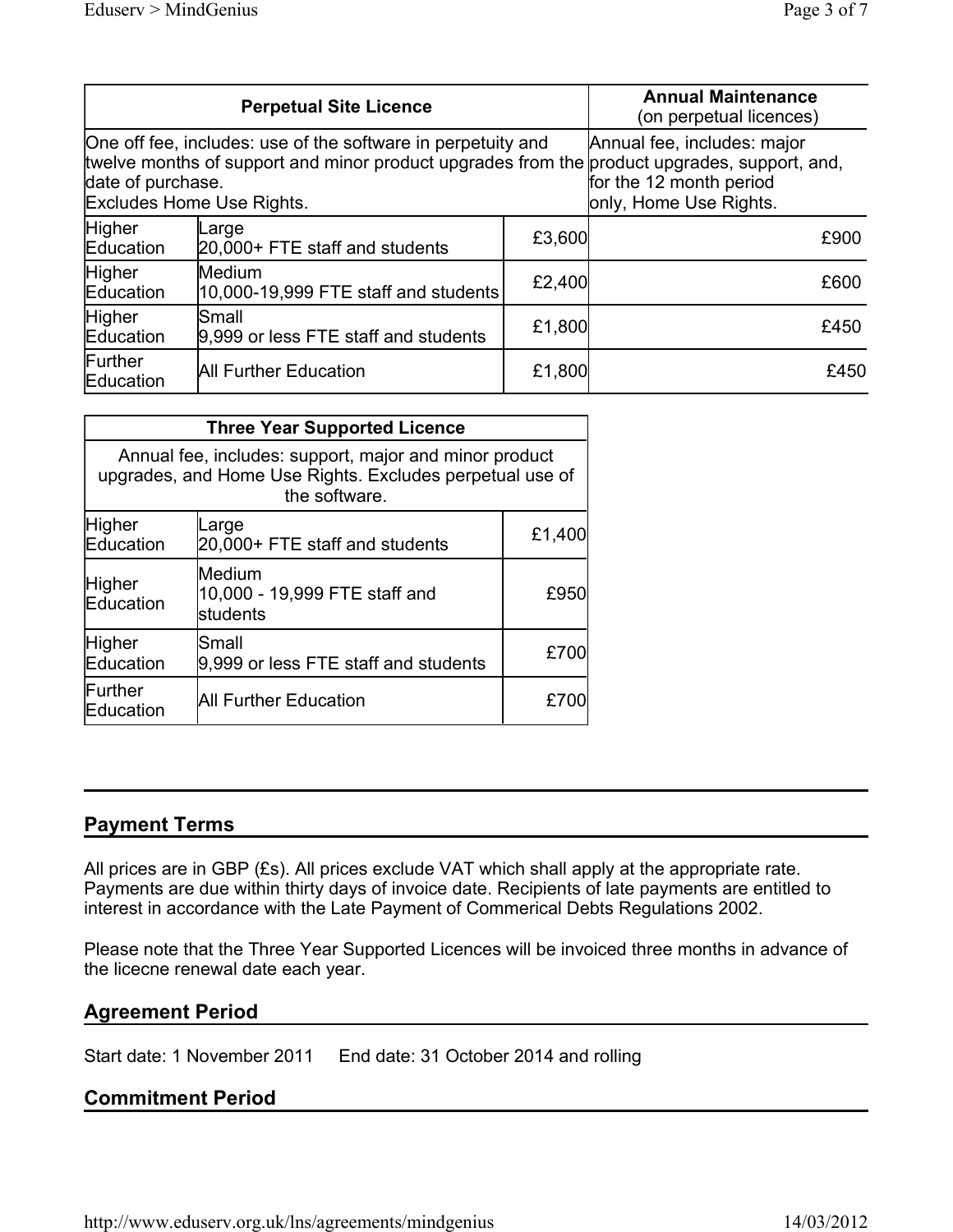Institutions may participate in the Agreement at any time during its life, but shall be bound by the Standard Chest Software Licence and Home Use Annex , for the term of the chosen licence period (either in perpetuity or for three years).

#### How to Order

To order MindGenius, please follow the below 4 steps:

- 1. Read the Standard Chest Software Licence and Home Use Annex
- 2. Download, complete and sign the Licence Order Form (PDF, 559 Kb)
- 3. Purchase Order to "Eduserv"

4. Email the completed Licence Order Form and Purchase Order to help@eduserv.org.uk or send by fax to: 01225 474 301 or by post to: Eduserv, Royal Mead, Railway Place, Bath BA1 1SR

#### Licence Type

This Site licence is subject to the **Standard Chest Software Licence** and the Home Use Annex. Home use is only included with term Supported Licences or with the additional purchase of Annual Maintenance on Perpetual Licences.

#### Termination Clauses

Perpetual Licences means a licence is granted in perpetuity. From the date of purchase, 12 months of limited maintenance (minor product upgrades and support) is included.

Perpetual Licence Annual Maintenance provides 12 months of full maintenance (major product upgrades and support) and also includes Home Use Rights for the 12-month Maintenance Period.

Three Year Supported Licences include major and minor product upgrades, support, and Home Use Rights. Three Year Supported Licences do not include perpetual use of the software. At the end of the term, if a new licence is not taken out, then all copies of the software must be destroyed / removed from all computers.

#### Location and Use Permissions

#### Perpetual Licences

| Students                           |  |
|------------------------------------|--|
| Academic Staff                     |  |
| Non-Academic Staff                 |  |
| Staff home use rights              |  |
| Student home use rights            |  |
| Access via Citrix, Terminal Server |  |

#### Three Year Supported Licences or Annual Maintenance (on Perpetual Licences)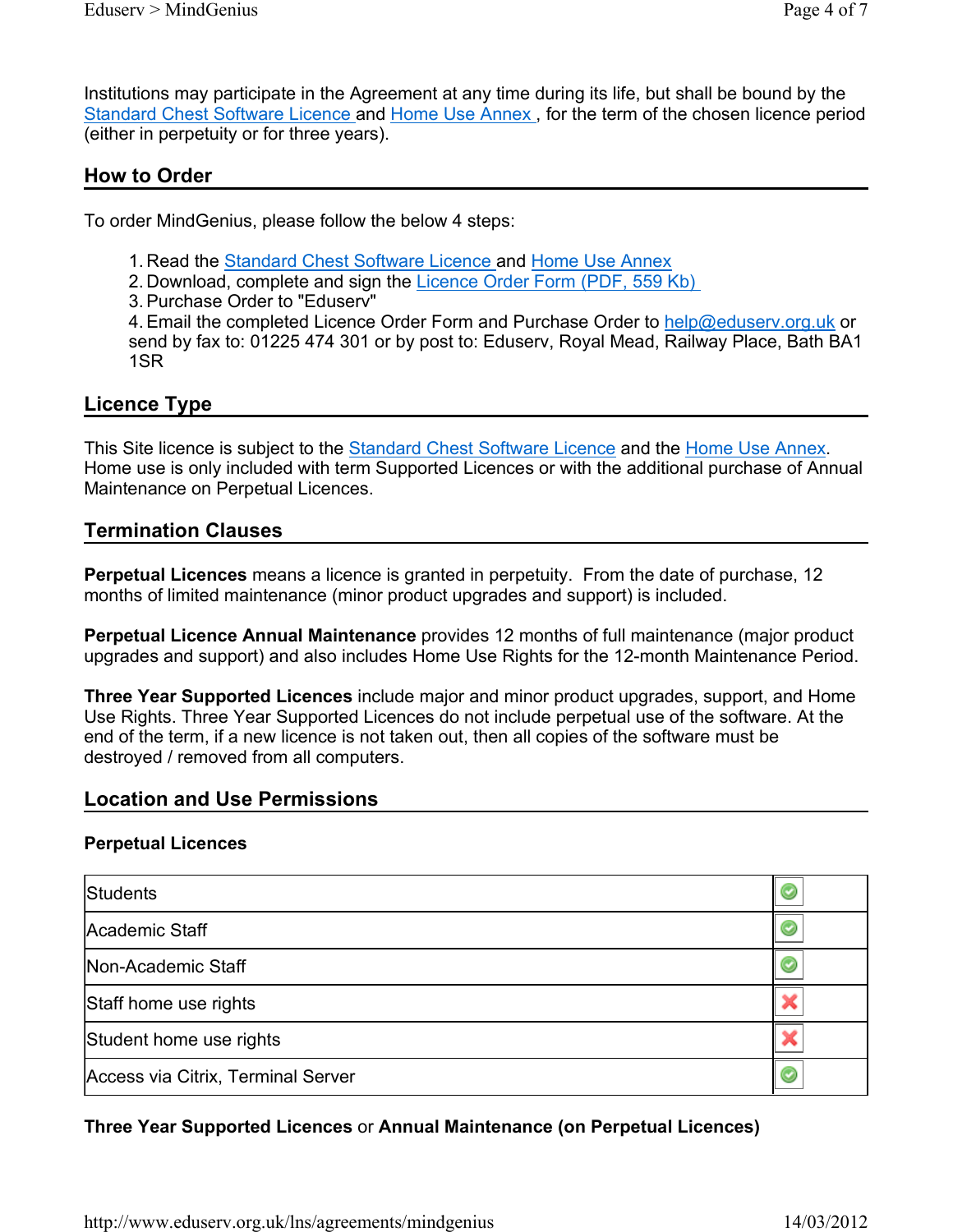| Students                           |  |
|------------------------------------|--|
| Academic Staff                     |  |
| Non-Academic Staff                 |  |
| Staff home use rights              |  |
| Student home use rights            |  |
| Access via Citrix, Terminal Server |  |

#### Personal Licences

Personal licences are not available under this Agreement. Individuals interested in purchasing personal licences should contact MindGenius directly.

#### Trials

Fully working 30 day evaluations of MindGenius are available for download from the MindGenius Web Site at http://www.mindgenius.com/

#### Product Documentation

Full product documentation is built into the help menu of the software. There is no paper-based manual.

#### Training and Training Materials

MindGenius offers an online "how-to" guide from its website:

www.mindgenius.com/resources/how-to%27s.aspx

#### MindGenius Training

The MindGenius range of training options are suitable for both individuals and teams, and those who are new to MindGenius and want to make sure that they have the fundamentals correct, as well as existing users who want to learn more of the more advanced capabilities of MindGenius.

Our training is performed live and online by a MindGenius expert. There are two courses available:

Course 1 MindGenius Fundamentals

Attendees will develop an understanding of the underlying concepts of MindGenius through to the essential functionality required to ensure you make the most of the application.

Course 2: MindGenius Advanced

The course will focus on more advanced applications of MindGenius such as task management, categories and filtering, project management using the Gantt view, preparing maps for exporting to MS Office applications and more. Each session can be customized to suit you or your team's requirements.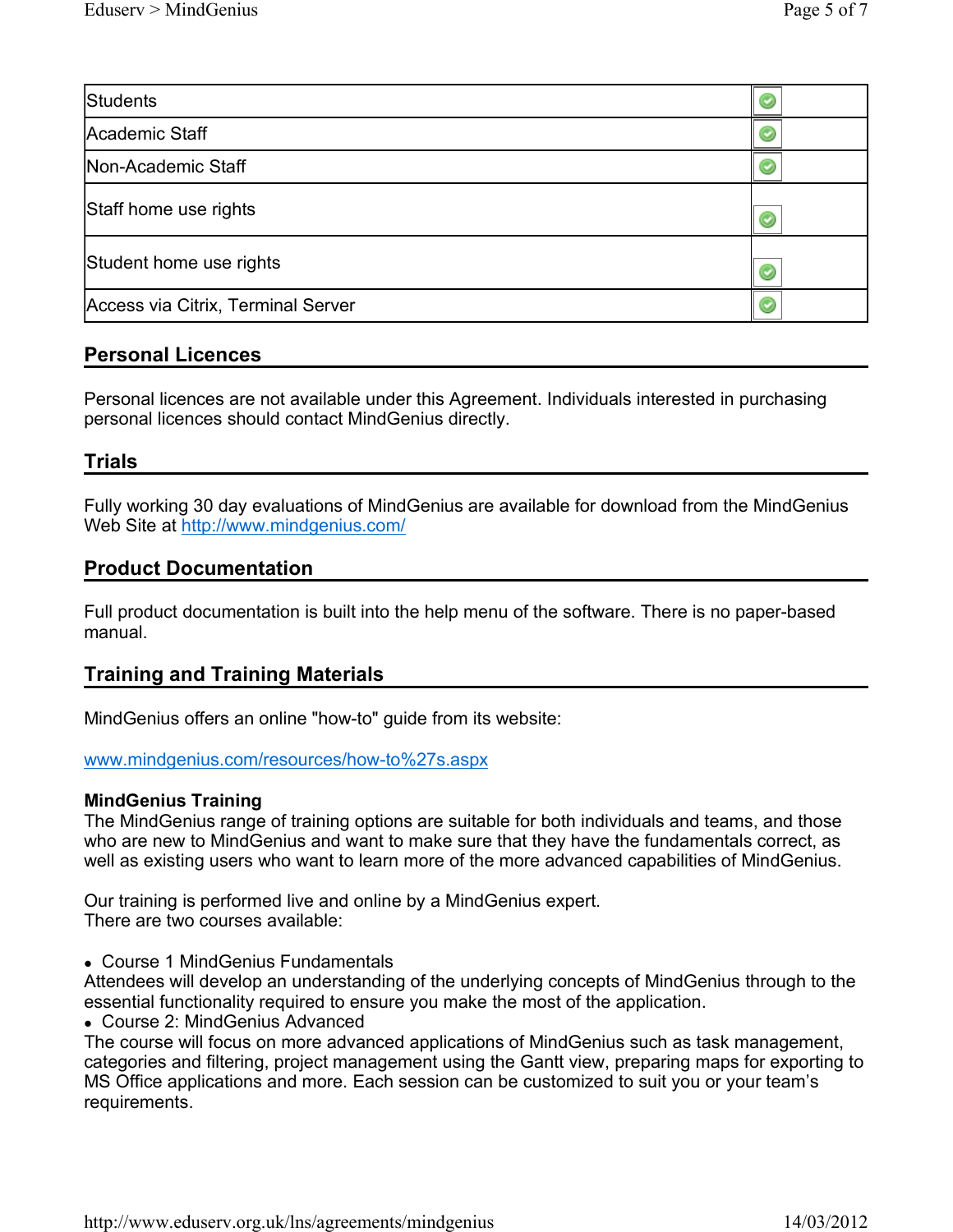Each course will last approximately 2 hours and costs:

£300 (single attendee) £500 (up to 4 attendees)

MindGenius can also offer onsite training for larger groups, or train the trainer sessions, please contact us at info@mindgenius.com to book or for additional information.

#### Technical Support

Software Implementation Support Services will be provided by MindGenius to a Licensed Site from the date of the delivery of a Perpetual Licence purchased under this Agreement until a full twelve months after the activation of the same licence. Ongoing annual support for Perpetual Licences can also be purchased.

Three-year Term Licences will have Software Implementation Support Services provided for the full three-year term. Without prior arrangement between MindGenius and any Licensed Site there will be no further provision of Software Implementation Support Services at the end of the term.

Support will be provided by MindGenius via a single Technical Contact or his/her Deputy at each institution.

MindGenius support can be contacted at:

Website: www.mindgenius.com/contact-us.aspx

Email: support@mindgenius.com

Telephone support is not provided.

Frequently Asked Questions are available at: www.mindgenius.com/resources/knowledgebase/default.aspx

#### Supplier Web Address

www.mindgenius.com

#### System releases, new versions and functionality

Sites with a perpetual licence to MindGenius are entitled to minor product upgrades only. For major product upgrades, perpetual licence holders are advised to purchase the Annual Maintenance for Perpetual Licences.

Sites licenced under the Three-Year Term Licensing are entitled to major product upgrades during that period but must remove / destroy all of the software from their systems at the end of the term (unless a new licence is taken out).

Licensed institutions will have free access to patches, bug-fixes and updates for as long as they are available via the MindGenius website.

#### Platforms